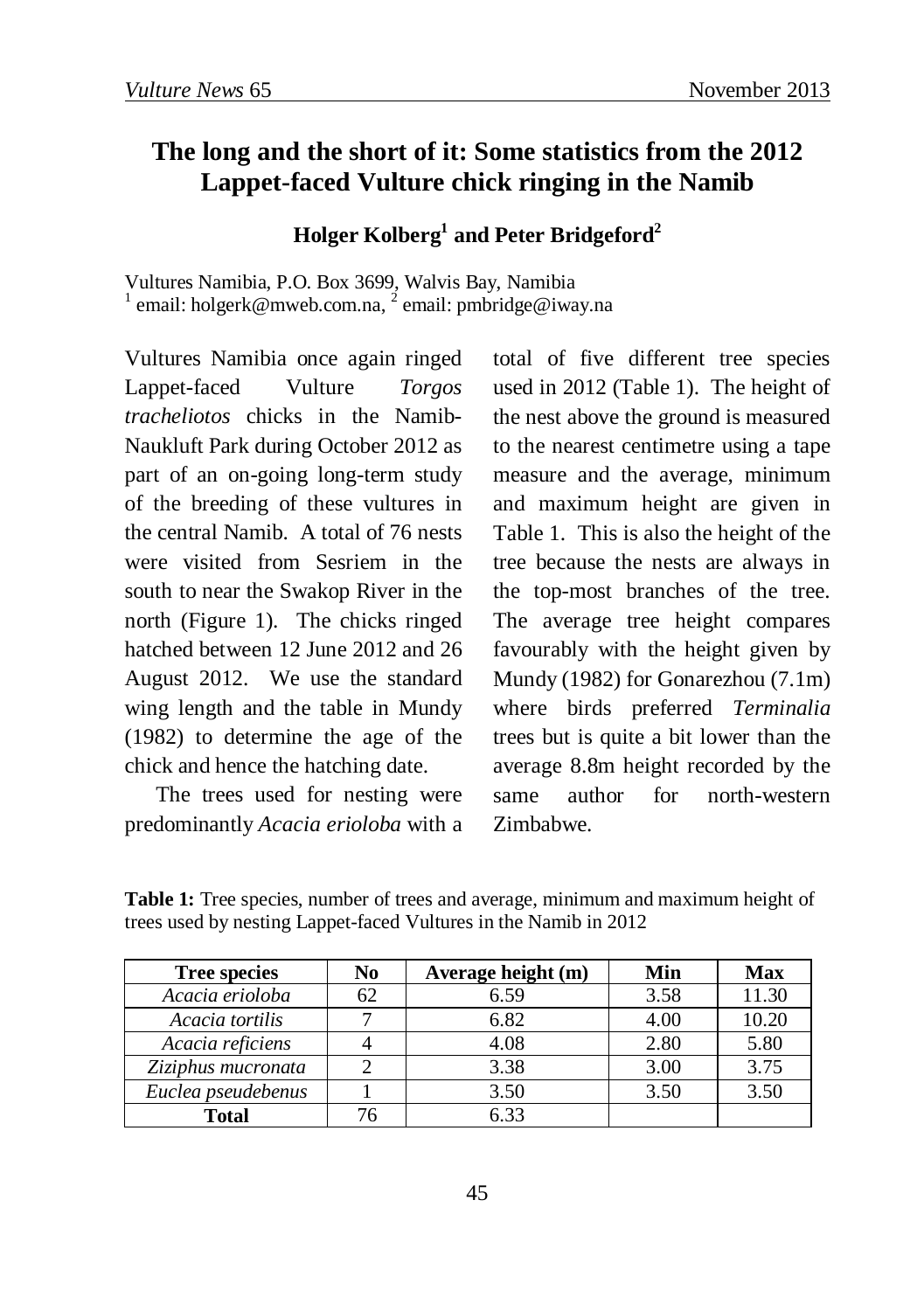

**Figure 1:** Lappet-faced Vulture nests in the Namib-Naukluft Park, Namibia

The trees are individually numbered which allows us to record how often a tree is used. Three trees were used once before, one tree twice and one tree seven times before (Table 2). It is interesting that one nest was used two years in a row i.e. in 2011 and 2012 (tree No. 327).